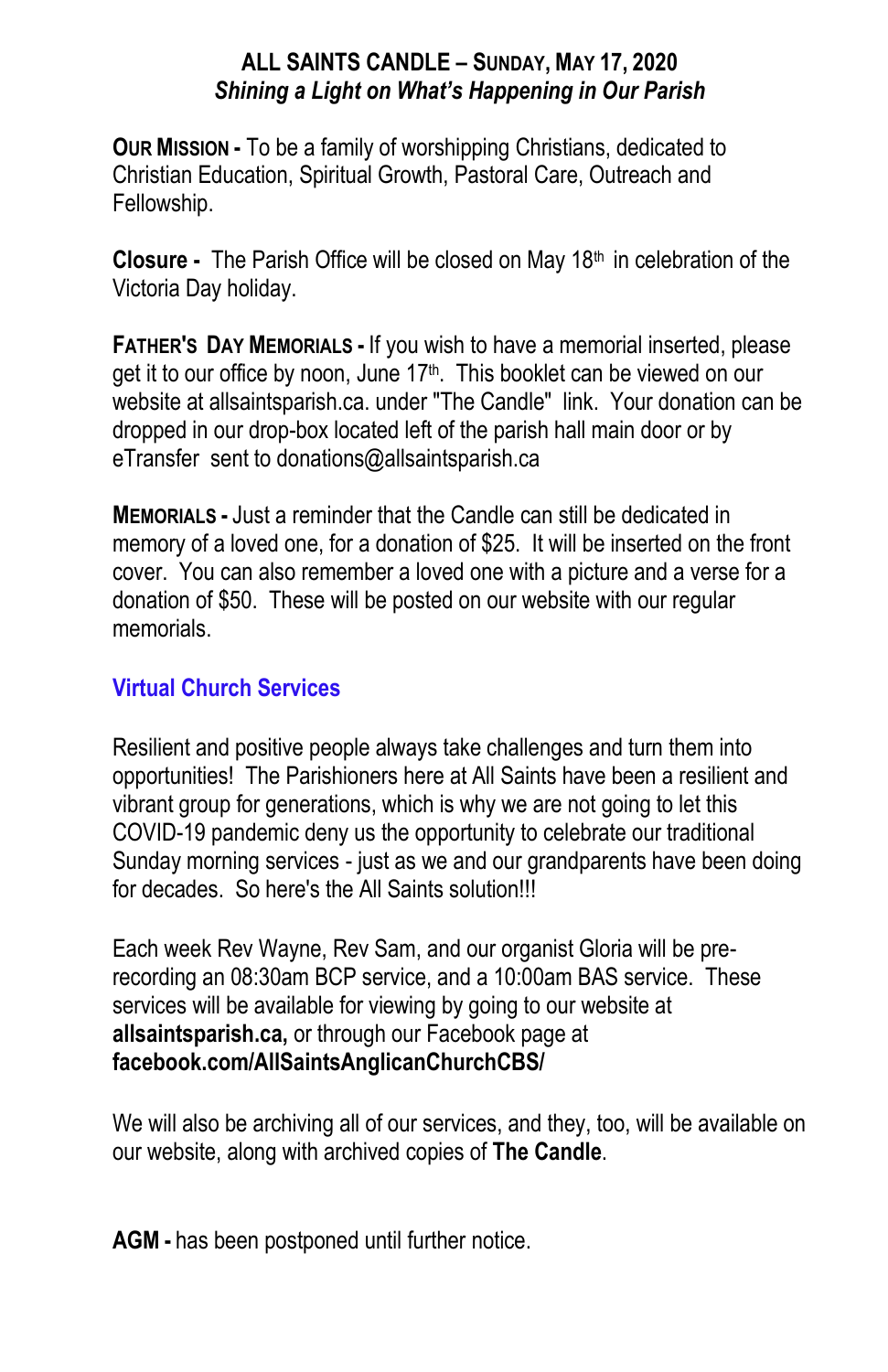**VBS** - We had made plans for this year's VBS to be held June 29th to July 4th, however, due to the COVID-19 it has been put on hold until further notice. Our theme for this year is "Rocky Railroad".

**YOUTH MINISTRY -** Will resume after Covid -19 has ended.

### **MOTHER'S DAY MEMORIALS**

- In loving memory **Mom-Mary Porter** on Mother's Day by Enid and Gordon
- In loving memory of **Mom- Wilmeth Haines** on Mother's Day by Enid and Gordon
- In loving memory of **Mom- Mary Macey** on Mother's Day by Bill & Carol Kennedy & Family
- In loving memory of **Annie Greenslade** by daughter, Freda Stoyles
- In loving memory of **Mother-Gertrude Fowler and Mother-in-Law-Ruth Dawe** by Laura Dawe

#### **MEMORIAM /THANK OFFERING-CEMETERY FUND**

 A Thank Offering has been given for the life of **Alex Crewe** (A special Teacher, Gentleman, and Friend to all who had the pleasure to know him.) by Tinamarie, Bob, and Chloe



We miss you!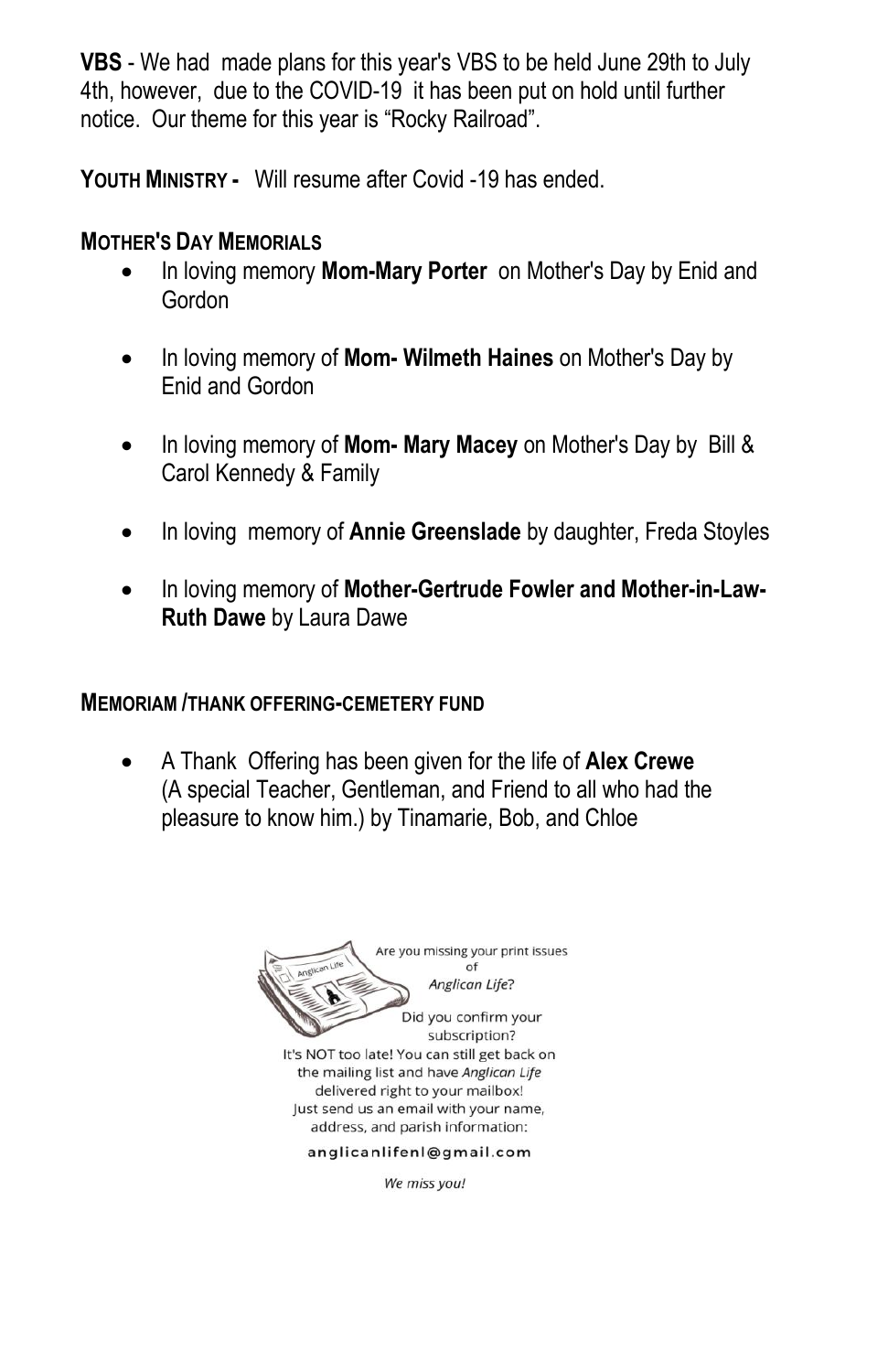